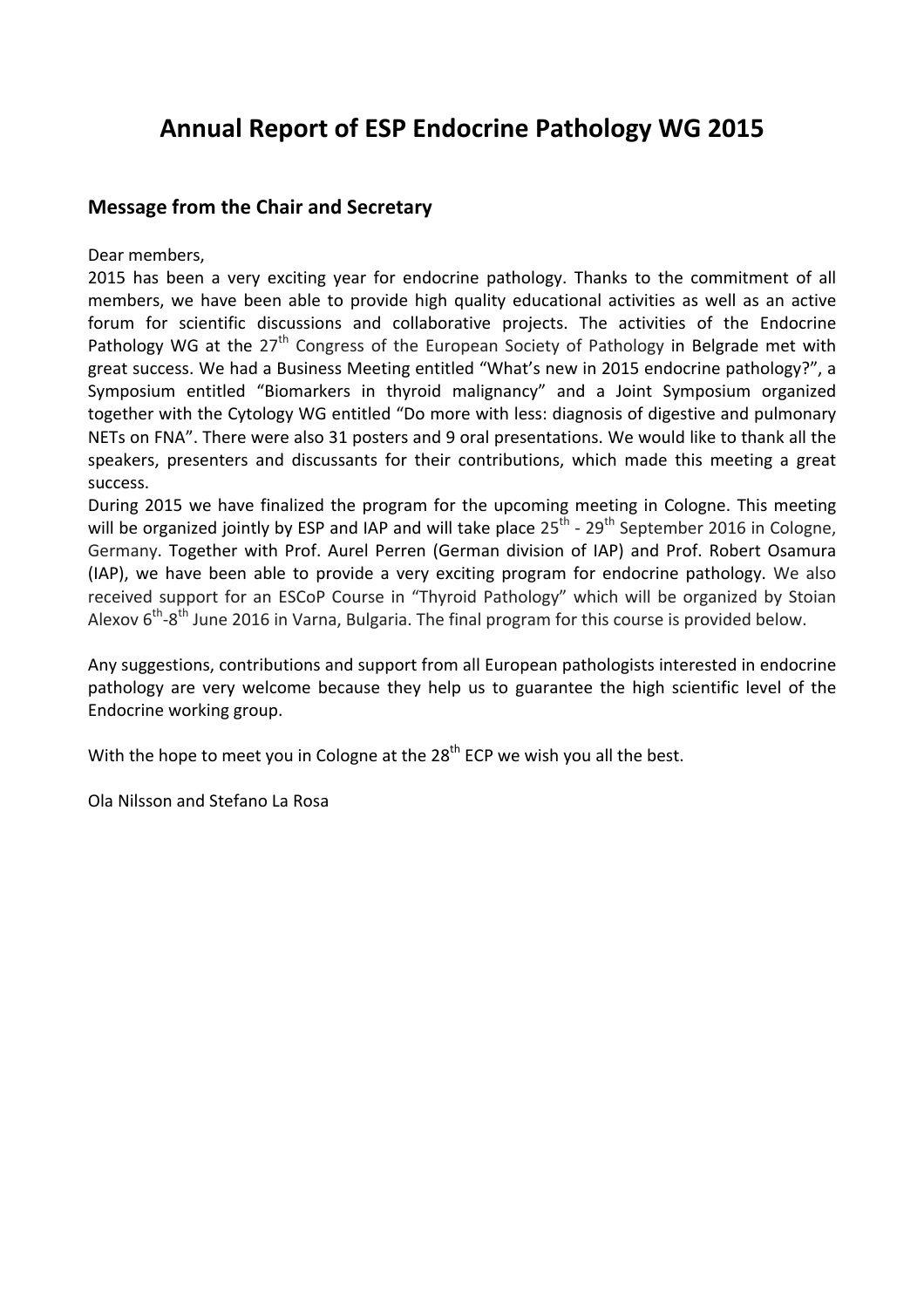### **Status of the Endocrine Working Group**

Since 2015 all members of our Society have been asked to apply for a specific Working Group. The number of members of the Endocrine Working Group has progressively increased in the last months reaching a total number of 50 registered at the end of March 2016 (Figure 1). 88% of members are from Europe whilst 12% are from countries outside Europe including USA, Australia, Algeria, Brazil, and Japan. The distribution of members among different countries is provided in Figure 2.

We encourage all members of ESP who have an interest in endocrine pathology to apply for membership in the Endocrine Pathology WG using the online-based system to help the chairman and secretary in collecting and updating the list of members.



**Figure 1.** The number of members of the Endocrine Working Group has been increasing over time



Figure 2. Distribution of members of the Endocrine Working Group among the European and non-European countries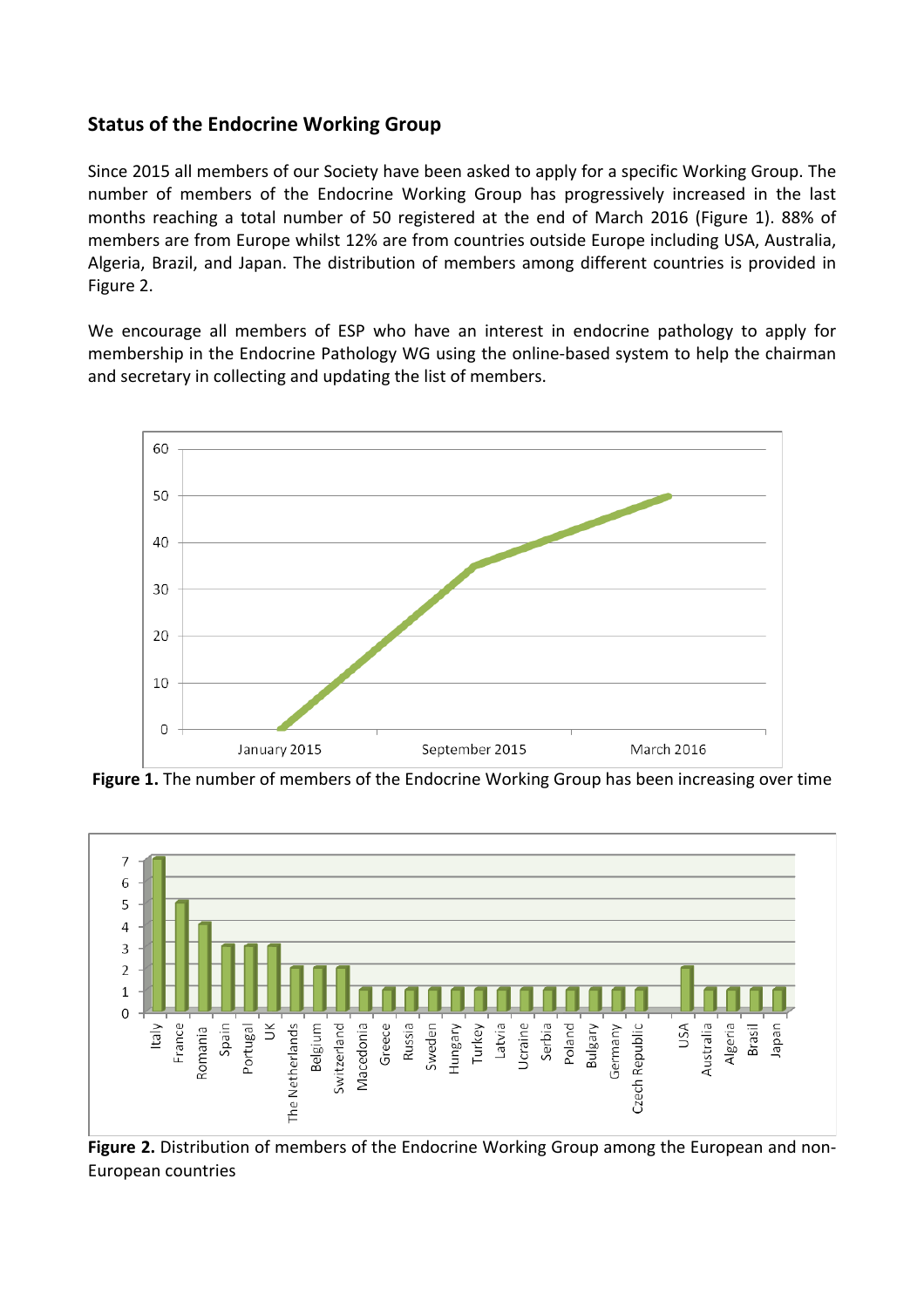# **ESP Advanced Training Centre for Endocrine Pathology**

We are very proud to announce the establishment of an ESP Advanced Training (EAT) Centre for Endocrine Pathology with an emphasis on Thyroid and Parathyroid Tumors. The Centre is based on Ipatimup (Institute of Molecular Pathology and Immunology of the University of Porto) "consortiated" with the Service of Pathology of the Centro Hospitalar S. João/Medical Faculty of the University of Porto (CHSJoão-FMUP). Address of Ipatimup is Rua Júlio Amaral de Carvalho, 45; 4200-135 Porto, Portugal. Chair of the Centre: Manuel Sobrinho-Simões, MD, PhD Prof. and Director, Ipatimup. e-mail: ssimoes@ipatimup.pt

For further details see the following web-site:

http://www.esp-pathology.org/society/key-activities-and-services/esp-advanced-training-centresgiordano-fellowship.html

### **ECP Belgrade 2015**

### **Endocrine Pathology WG** activities at the 27<sup>th</sup> ECP in Belgrade

#### Business Meeting. What's new in 2015 endocrine pathology?

Chairs: Perren A, Nilsson O

- News in lung neuroendocrine pathology. Fabre A.
- News in adrenocortical pathology. Tissier F.
- News in pheo-paraganglioma pathology. de Krijger R
- News in digestive neuroendocrine pathology. La Rosa S.
	- News in thyroid-parathyroid pathology. Dettmer M.

### **Symposium. Biomarkers in thyroid malignancy**

Chairs: Kapran Y, Papotti M

- Well differentiated carcinoma with and without Hürthle cell features. Sobrinho-Simoes M
- Poorly and undifferentiated tumours. Papotti M
- Medullary carcinoma and rare tumours. Cameselle-Teijeiro M
	- Targeted therapy of thyroid carcinoma. Brilli L.

### **Joint Symposioum (Endocrine and cytology). Do more with less: diagnosis of digestive and pulmonary NETs on FNA**

Chairs: La Rosa S, Cochand-Priollet B

- FNA technique in NET: the endoscopist point of view and collaboration. Sadik R.
- How to manage the small material? Bongiovanni M.
- Determining NET grading in small FNA samples: is it accurate? Weynand B
- Small samples in the diagnosis and prognosis of pancreatic NET. Fabre M
- Small samples in the diagnosis and prognosis of pulmonary NET. Pelosi G

#### **31 posters and 9 oral presentations**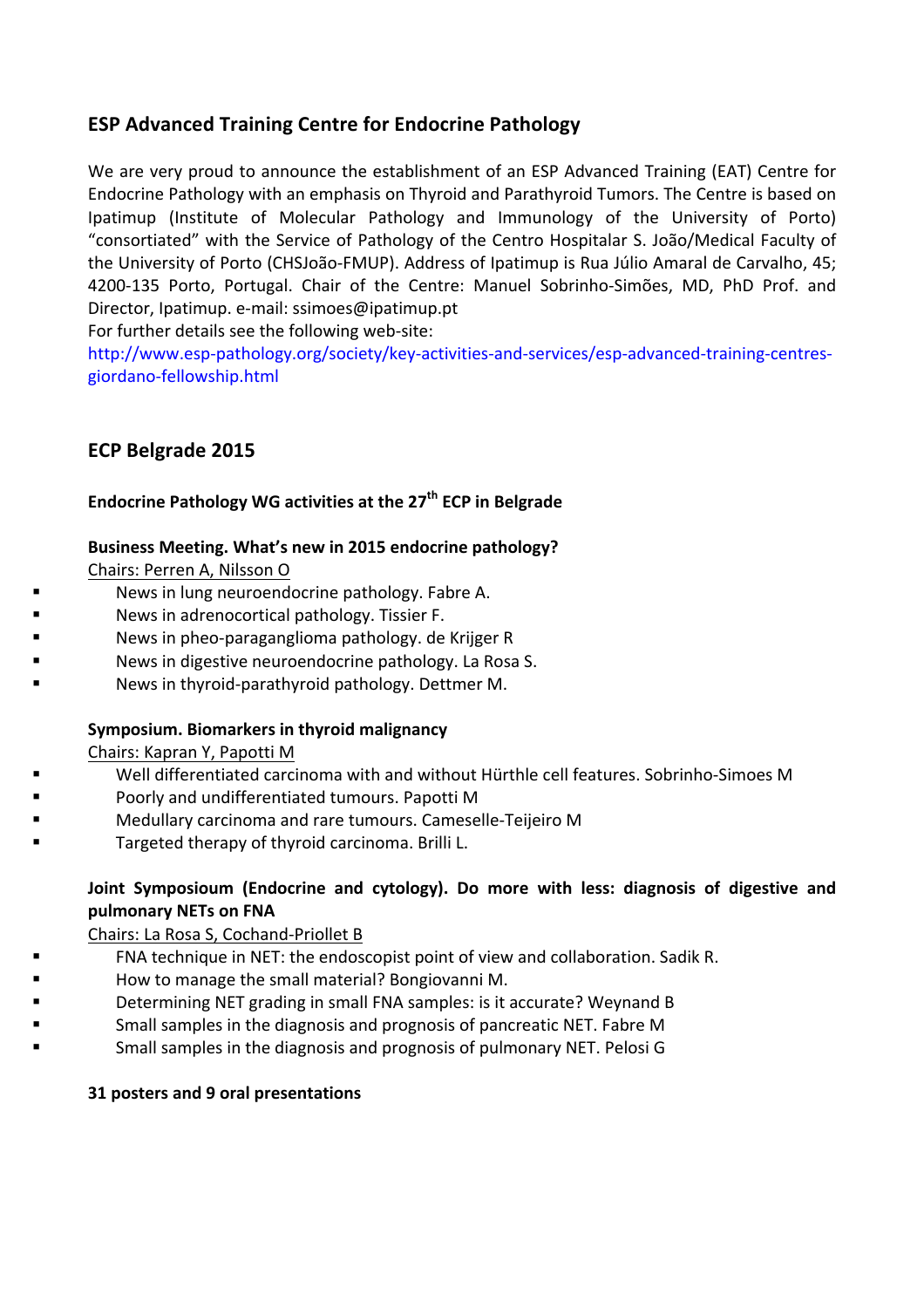# **Outlook**

# **ESCoP** "Update in Thyroid Pathology", 6<sup>th</sup>-8<sup>th</sup> June 2016 Varna, Bulgaria

Please, go to the following web-site for more information: http://www.esp-pathology.org/society/news-and-events/news-detailspage.html?tx\_news\_pi1%5Bnews%5D=25&tx\_news\_pi1%5Bcontroller%5D=News&tx\_news\_pi1% 5Baction%5D=detail&cHash=01294f9e039c766d013fe13ffb4c27ed

# **June 6<sup>th</sup> -Monday-** Benign and malignant follicular patterned lesions

| Time        | Title                                                           | <b>Faculty</b>         |
|-------------|-----------------------------------------------------------------|------------------------|
|             |                                                                 |                        |
| 8.45-9.00   | Introduction to the course, faculty and program                 | Sobrinho-Simões        |
| 9.00-10.00  | Interactive case-based session: Goiter, thyroiditis and         | Eloy/Ryska             |
|             | drug-dependent morphological alterations                        |                        |
| 10.00-10.30 | Coffee break                                                    |                        |
| 10.30-12.30 | 1/Slides discussion with the faculties (10 cases including 3    | Eloy/Ryska             |
|             | from the participants)                                          |                        |
| 12.30-13.00 | <b>Keynote Lecture: Pre-analytics of histopathology</b>         | <b>Bussolati</b>       |
| 13.00-14.00 | LUNCH                                                           |                        |
| 14.00-15.30 | Interactive case-based session: Tumor with follicular           | Sobrinho-Simões/Ryska  |
|             | growth pattern                                                  |                        |
| 15.30-16.00 | Coffee break                                                    |                        |
| 16.00-18.00 | 2/Slides discussion with the faculties (10 cases including 3    | Sobrinho-Simões/ Ryska |
|             | from the participants)                                          |                        |
| 18.00-18.30 | <b>Quiz:</b> Non neoplastic and follicular lesions $-$ progress | Sobrinho-Simões/       |
|             | evaluation                                                      | Eloy/Ryska             |

## **June 7<sup>th</sup> -Tuesday- Papillary carcinoma, medullary carcinoma, poorly differentiated carcinoma, and anaplastic carcinoma**

| Time        | <b>Title</b>                                               | <b>Faculty</b>      |
|-------------|------------------------------------------------------------|---------------------|
|             |                                                            |                     |
| 9.00-10.30  | Interactive case-based session: Papillary carcinoma and    | Sobrinho-Simões/    |
|             | medullary carcinoma                                        | Kapran/Ryska        |
| 10.30-11.00 | Coffee break                                               |                     |
| 11.00-11.30 | Keynote Lecture: Historical background on C cells and      | <b>Bussolati</b>    |
|             | medullary carcinoma                                        |                     |
| 11.30-13.30 | 3/Slides discussion with the faculties (10 cases including | Sobrinho-           |
|             | 3 from the participants)                                   | Simões/Kapran/Ryska |
| 13.30-14.30 | <b>LUNCH</b>                                               |                     |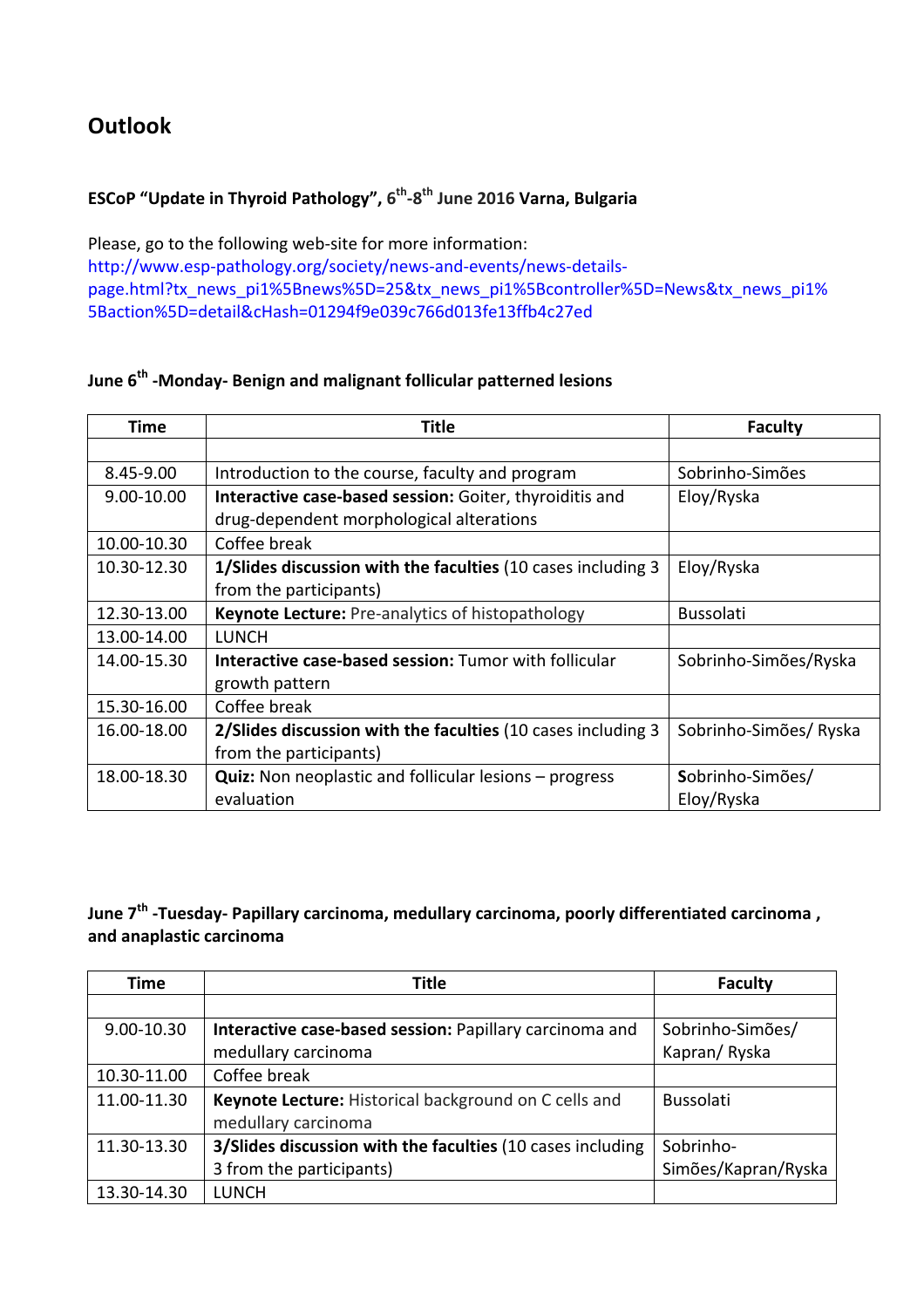| 14.30-16.00 | Interactive case-based session: Poorly                        | Sobrinho-Simões/  |
|-------------|---------------------------------------------------------------|-------------------|
|             | differentiated/anaplastic carcinoma                           | Eloy/Ryska        |
| 16.00-16.30 | Coffee break                                                  |                   |
| 16.30-18.00 | 4/Slides discussion with the faculties (8 cases including     | Eloy/Ryska        |
|             | 3 from the participants)                                      |                   |
| 18.00-18.30 | <b>Quiz:</b> Differentiated and poorly differentiated thyroid | Sobrinho-Simões   |
|             | carcinomas - progress evaluation                              | Eloy/Kapran/Ryska |

# **June 8<sup>th</sup>-Wednesday morning - Miscellaneous thyroid neoplasms**

| Time        | Title                                               | <b>Faculty</b> |
|-------------|-----------------------------------------------------|----------------|
|             |                                                     |                |
| 9.00-10.30  | Interactive case-based session: Rare thyroid tumors | Kapran/Ryska   |
| 11.00-11.30 | Coffee break                                        |                |
| 11.30-13.00 | 5/Slides discussion with the faculties (5 cases)    | Kapran/Ryska   |
| 13.00-14.00 | LUNCH                                               |                |